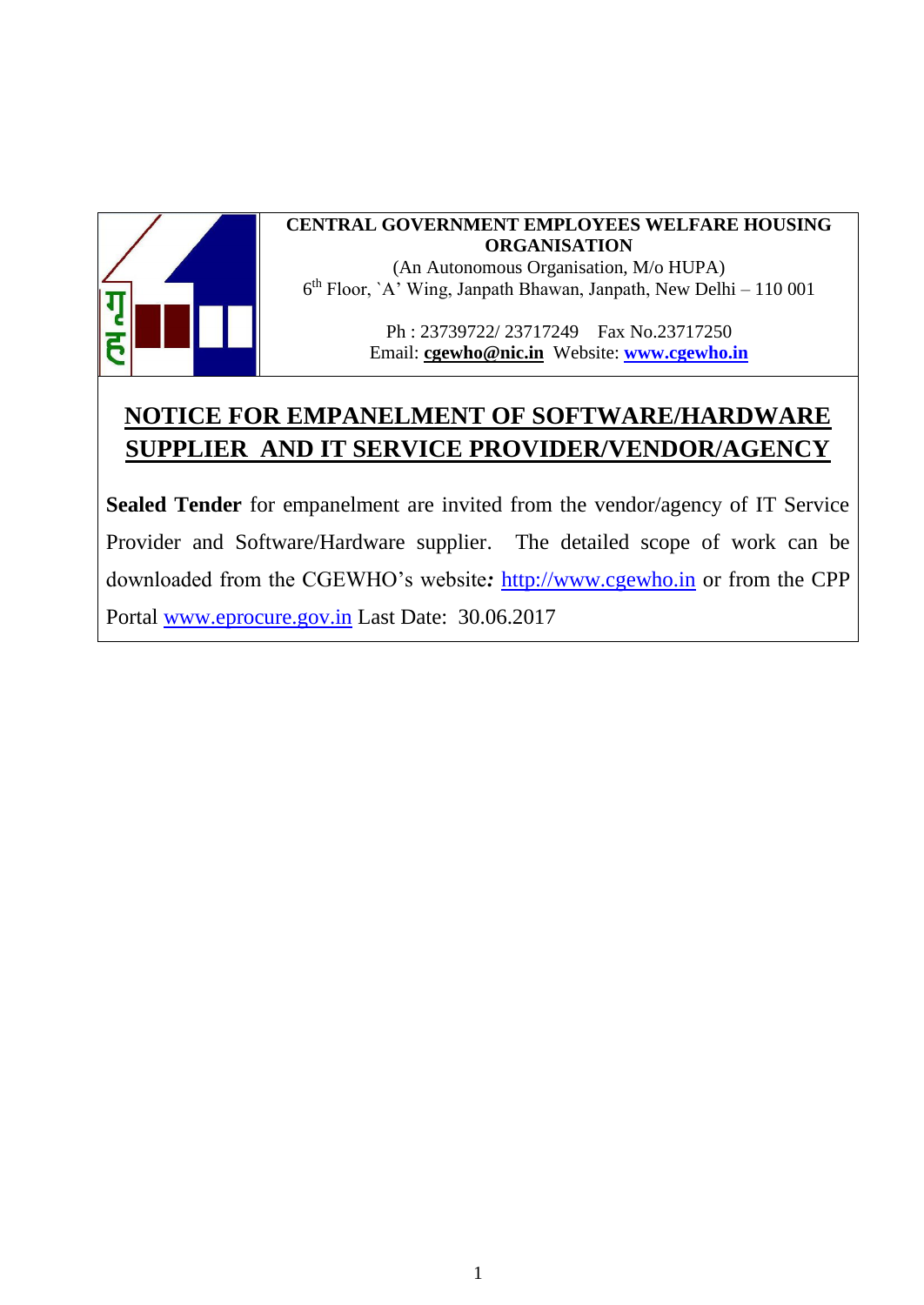### **CENTRAL GOVERNMENT EMPLOYEES WELFARE HOUSING ORGANISATION**

#### TERMS & CONDITIONS FOR EMPANELMENT OF SOFTWARE/HARDWARE SUPPLIER AND IT SERVICE PROVIDER/VENDOR/AGENCY

Central Government Employees Welfare Housing Organisation (CGEWHO), an Autonomous Organisation, under Ministry of Housing & Urban Poverty Alleviation, Govt. of India invites "intent to qualify" registered, well-established, experience and reputed Establishments/Companies/Firms/Group of persons/Individuals hereinafter referred as firm(s)/Individual(s).

1. The `Intent to Empaneled` shall be submitted as per the Proforma given in Annexure-I.

2. Interested Establishments/Firms/Individuals/Group of persons can download Tender document containing detailed information and terms & conditions from CGEWHO website [www.cgewho.in](http://www.cgewho.in/)

3. The Intending Establishments/Firms/Individuals/ Group of persons should submit an application fee of Rs.1000/= in the form of Demand Draft drawn in favour of CEO, CGEWHO, payable at New Delhi.

4. Specialized Software/Hardware Supplier and IT Service Provider/Vendor/Agency operating from Delhi – NCR are invited to submit the proposals for following Category of services.

| <b>Sno</b>     | <b>Vendor Category</b>                                    | <b>Services for</b>                                                                                                                       |
|----------------|-----------------------------------------------------------|-------------------------------------------------------------------------------------------------------------------------------------------|
| $\mathbf{1}$   | <b>Pre-printed Stationery Suppliers</b>                   | Payment Receipt, Letter Head on Computer<br><b>Pre-Printed Sheets</b>                                                                     |
| $\overline{2}$ | Cloud Service Provider including AMC                      | Cloud Services/Data Centre, Web space and<br>Maintenance                                                                                  |
| 3              | Website Developer including AMC                           | Development of Dynamic Website, Hindi-<br><b>English Bilingual Website and Maintenance</b><br><b>Services</b>                             |
| $\overline{4}$ | Payment Gateway Agencies/API Software<br>Developer        | Payment Gateway for CGEWHO and API<br>Software                                                                                            |
| 5              | Hardware Suppliers including Networking<br>Devices & AMC  | Supply of Computers. Printers/Scanner and<br><b>Network Devices</b>                                                                       |
| 6              | Software Suppliers including Networking<br>Software & AMC | for<br>of<br>Software<br>OS,<br>Supply<br>Data<br>Processing/Secretarial Work,<br>Taxation,<br>Accountancy, Antivirus and Networking etc. |
| $\overline{7}$ | <b>UPS</b>                                                | Supply of online/offline UPS                                                                                                              |
| 8              | <b>Security Auditors</b>                                  | Auditing of CGEWHO website and Dot Net<br><b>Application of CGEWHO</b>                                                                    |
| 9              | Digital Signature/Security Certificate                    | Issue of DSC/Security Certificate                                                                                                         |
| 10             | <b>Email Service Provider</b>                             | Sending bulk emails to CGEWHO<br><b>Beneficiaries</b>                                                                                     |
| 11             | <b>SMS</b> Service Provider                               | Sending bulk SMS to CGEWHO Beneficiaries                                                                                                  |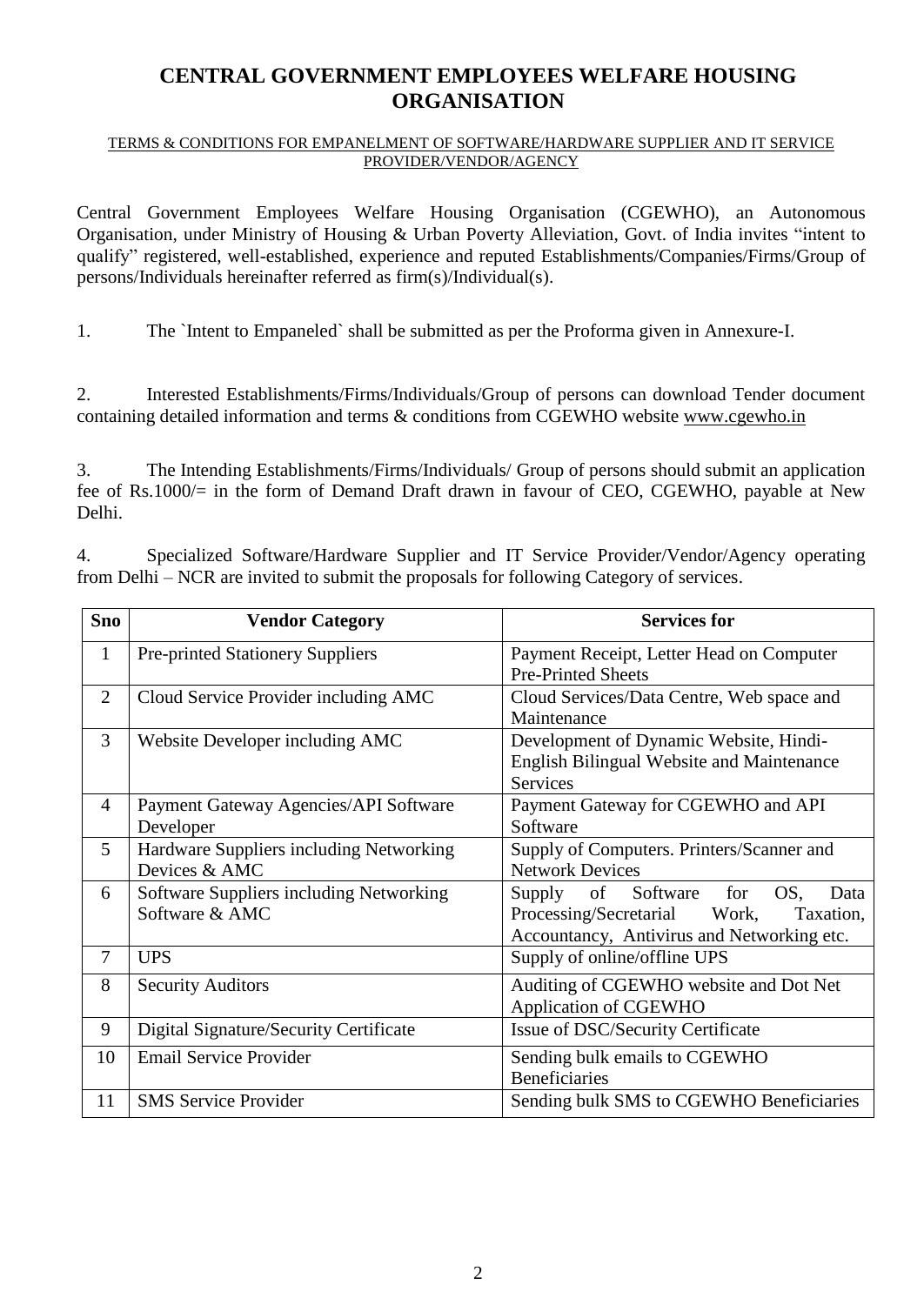5. The Empanelment Tender in sealed cover be super-scribed **"Empanelment Tender for Software/Hardware Suppliers Items"** in an envelope should be submitted by Speed Post/Registered Post/in person, addressed to the Chief Executive Officer, CGEWHO, at the address given below duly stamped and signed in each page:

CENTRAL GOVERNMENT EMPLOYEES WELFARE HOUSING ORGANISATION 6 TH FLOOR, WING- `A', JANPATH BHAWAN, JANPATH, NEW DELHI – 110 001

PHONE : 011-23717249, 23355408, 23739722, FAX: 23717250 Email : [cgewho@nic.in](mailto:cgewho@nic.in) Website : [www.cgewho.in](http://www.cgewho.in/)

#### 6. **The schedule of Tenders is as under** :-

| Last Date and Time for receipt of<br><b>Pre-Qualification Tenders</b> | $\ddot{\cdot}$ | 30.06.2017(11:00 hrs)                                                                                                                     |
|-----------------------------------------------------------------------|----------------|-------------------------------------------------------------------------------------------------------------------------------------------|
| <b>Opening of Tenders</b>                                             |                | Same Day                                                                                                                                  |
| <b>Empanelment of Vendors/Agencies</b>                                | $\mathcal{L}$  | Short-listing empanelment of tenders will be done within<br>three weeks time and will be displayed on the CGEWHO<br>website www.cgewho.in |

7. Tenders received after the stipulated date & time and incomplete quotations, will be rejected. The empanelment submission will be opened on the date and time mentioned above, by the Chief Executive Officer or the Officer nominated by him/her at Head office of CGEWHO, for which, no separate notification/ invitation will be given.

8. The organization may conduct a spot enquiry, visit premises or ask to furnish more details/documents to verify professional skills, soundness, capability and viability of the firm.

9. The Establishments/Firms/Individual/Group of persons who have core competency as per category of specialization and presently engaged in the specialized IT Services should apply.

10. No Sub-Contractor or Third Party Vendor shall be allowed.

11. That Preference will be given to the firms/individuals who have experience and operating from Delhi/NCR.

12. No Financial bids shall be submitted against this notification. Only Technical Bids are invited.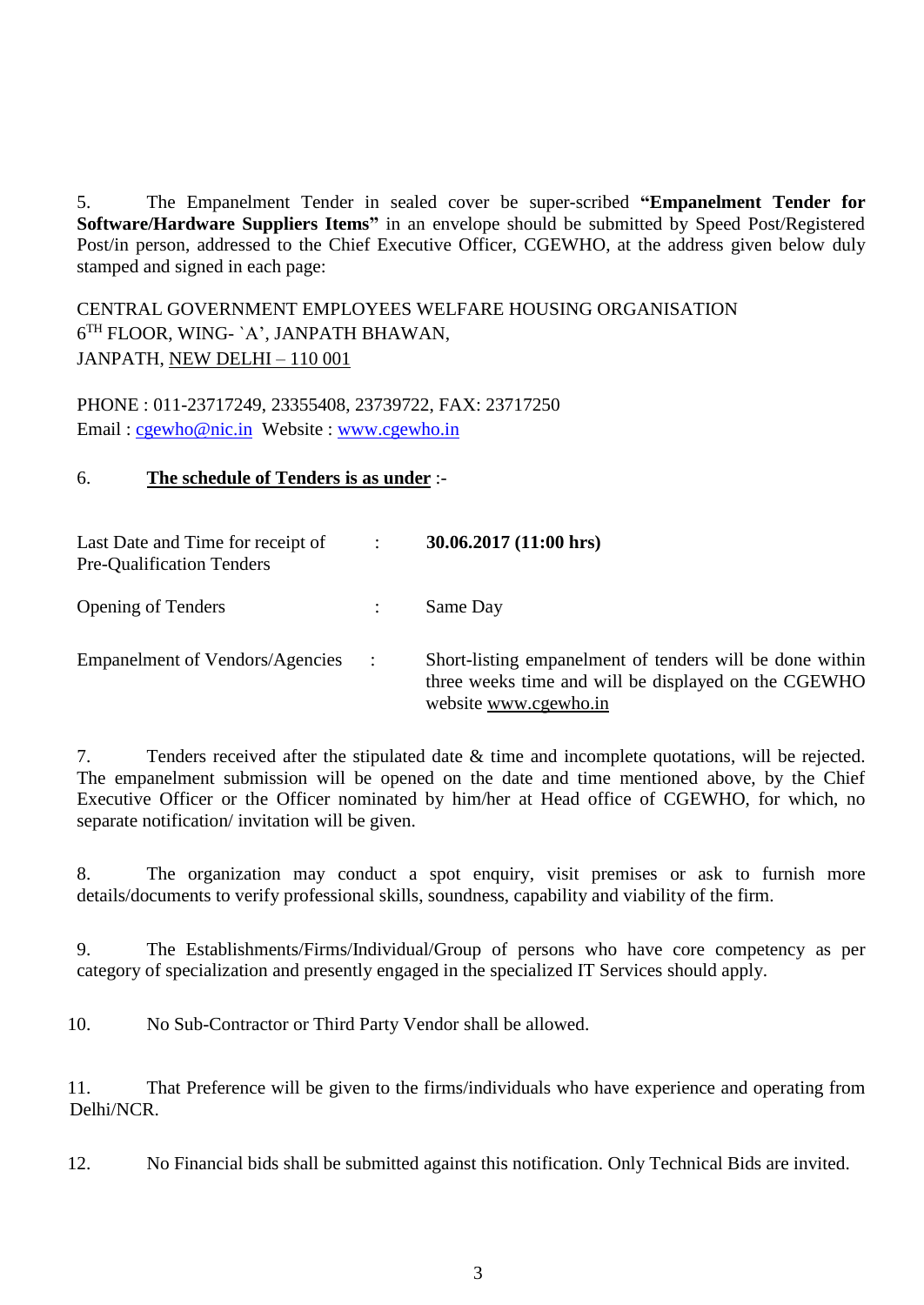13. The CGEWHO reserves the right to accept or reject any empanelment tender in full or in part in case of incomplete quotations and also without assigning any reason thereof. In case of any dispute, decision of the CEO, CGEWHO will be final and binding on both the parties.

14. The intent to empanelment bids will be evaluated on the basis of the technical soundness. Only short-listed pre-qualified vendors/agencies will be invited to submit FINANCIAL bids from time to time.

### **SIGNATURE OF THE TENDERER \_\_\_\_\_\_\_\_\_\_\_\_\_\_\_\_\_\_\_\_\_\_\_\_\_\_\_\_\_\_\_\_\_\_**

### **NAME IN BLOCK LETTERS \_\_\_\_\_\_\_\_\_\_\_\_\_\_\_\_\_\_\_\_\_\_\_\_\_\_\_\_\_\_\_\_\_\_**

**FULL ADDRESS WITH TELEPHONE NUMBERS \_\_\_\_\_\_\_\_\_\_\_\_\_\_\_\_\_\_\_\_\_\_\_\_\_\_\_\_\_\_\_\_\_\_**

### **OFFICIAL STAMP**